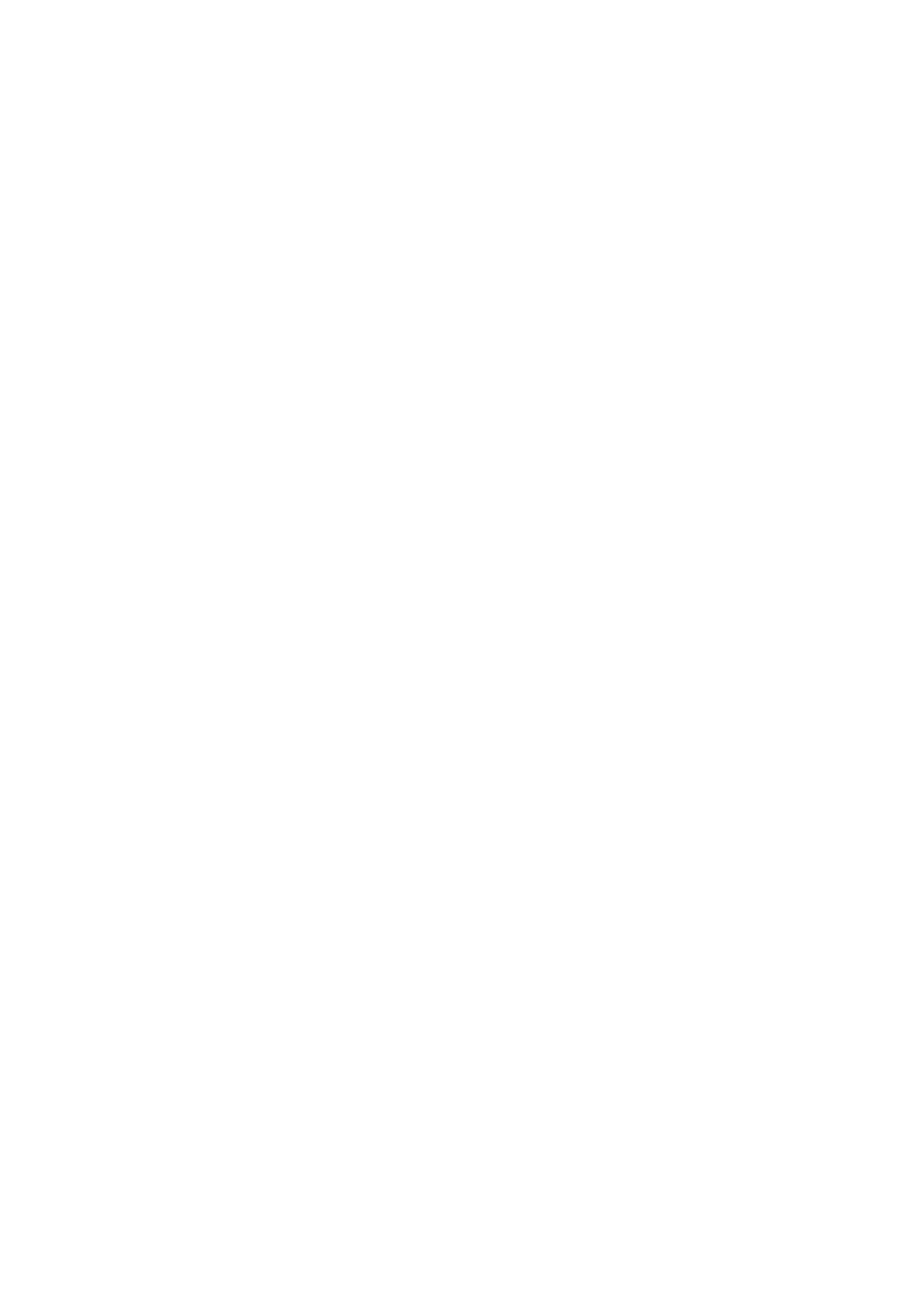# **Contents**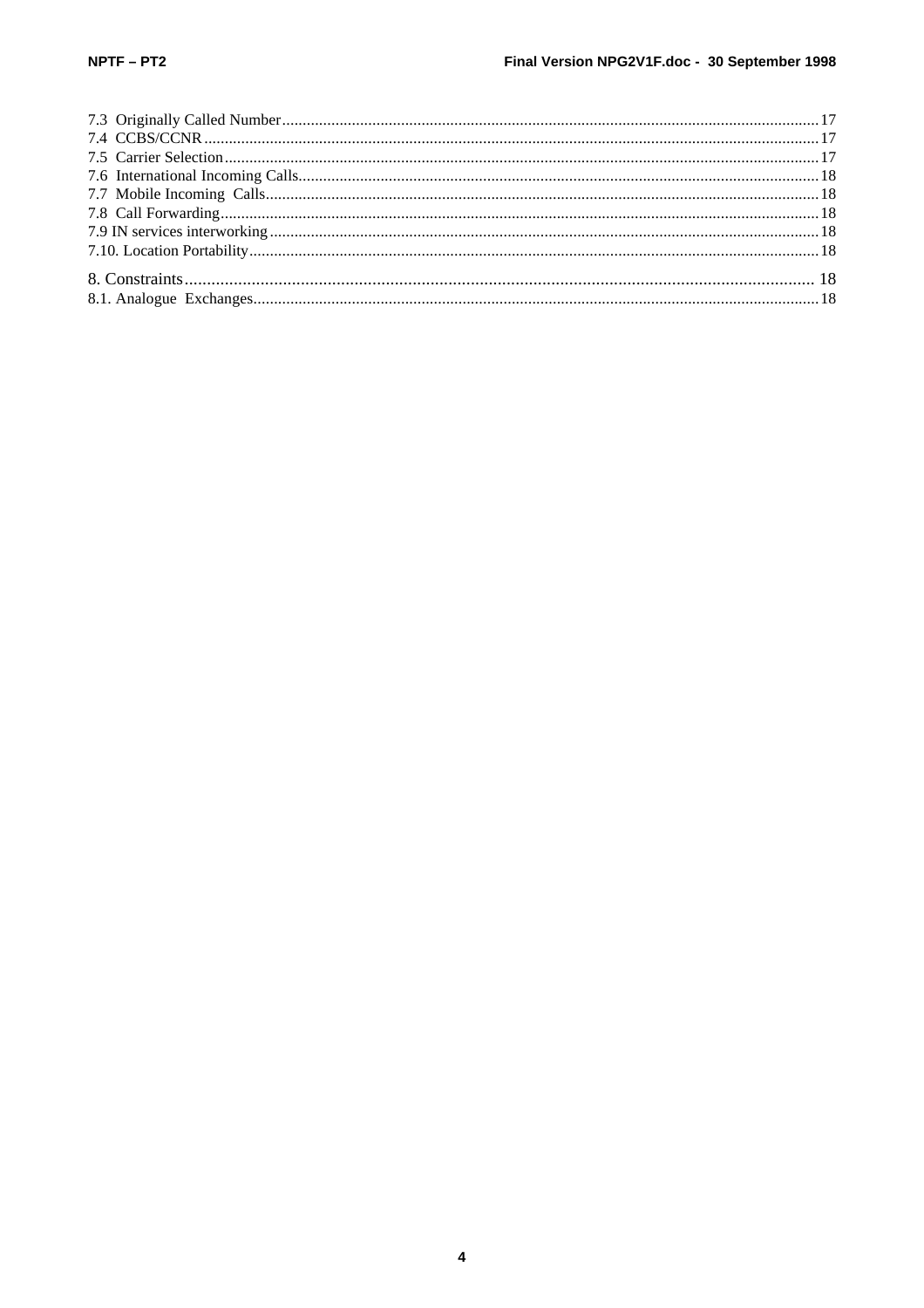# **1. Scope**

The purpose of the document is to define the network architecture and the signalling mechanisms needed for the support of Number Portability in Belgium.

The scope of Number Portability in this document is limited to Geographic Number Portability, as described in the law of 21 March 1991 article 105bis §6.

# **2. References**

- [1] ETSI TR 101 118 High Level Network Architectures and Solutions to Support Number Portability
- [ 2 ] ETSI TR 101 122 Numbering and Addressing for Number Portability
- [3] Draft ITU-T recommendation Q.NP
- [4] ETSI TR 101 xxx Signalling Requirements for Number Portability
- [5] ITU-T Rec. E.164 The International Public Telecommunication Plan

# **3. Definitions and Abbreviations**

# **3.1Definitions**

For definitions, please refer to NPTF PT1 document entitled " Service Description Number Portability for Geographic Numbers", section 4.1.

# **3.2 Abbreviations**

For abbreviations, please refer to NPTF PT1 document entitled " Service Description Number Portability for Geographic Numbers", section 4.2.

# **4. Technical solutions to provide number portability**

In the following sections, the technical solutions that have been selected to provide number portability are described and analyzed. Three solutions on the interface between the operators are examined :

- **Onward Routeing**
- All call query
- Query on Release [network option only or on bilateral agreement]

Each operator should be able to decide about its own network architecture, network functions and design within its network, as long as external requirements (on the interface between operators) are fulfilled. Solutions to support number portability should allow migrations between the technical solutions. A Network Operator may perform several network functions as described in this document.

In this respect Onward Routeing and All call query solutions can seamless interwork on the interfaces between the Serving Network and the Recipient Network. Both approaches imply the transfer of the same signalling information elements in the forward direction only.

Contrary , the Query On Release solution puts restrictions on the functions inside operator domains when to be supported on the interfaces between operators. The Query On Release solution implies the transfer of signalling information in the backward direction.

The application of the Query On Release solution is restricted to internal network domain usage only. Upon bilateral agreement between two operators, it can also be used on the interface between both operator's networks.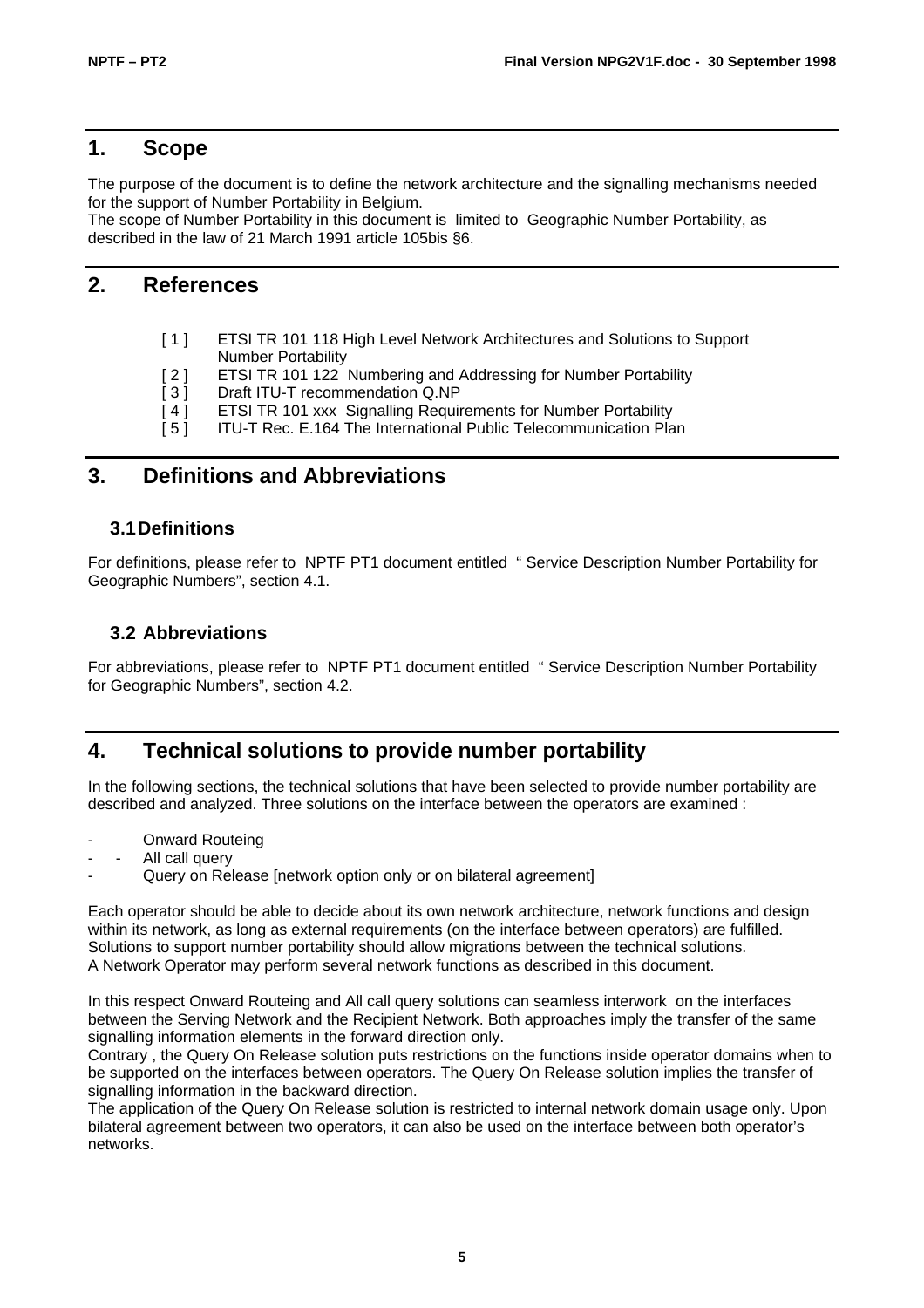The following number translation principles may be used to deliver the call to the correct destination:

One step number translation:

The one step number translation approach requires only one query during call set-up. The NP query performed by the serving network will either determine that the called number is not ported or it will return a Routeing Number (RN) that can be used to route the call. The RN identifies the recipient exchange that provides service to the ported number (see section 5).

Two step number translation:

The two step number translation approach requires two queries during call set-up to a ported number. The NP query performed by the first serving network will either determine that the called number is not ported or it will return a Routeing Number (RN) that can be used to route the call. The RN identifies the Recipient network (see section 5). In this case, a second query has to be performed by the recipient network to identify the recipient exchange<sup>1</sup>.

• Multiple number translation:

In this approach every network through which a call passes must perform a query to ensure correct routeing of the call. This approach requires no special addressing arrangements across points of interconnect between networks, i.e. no routeing information is exchanged over the network interface.

The following chapters describe models of technical solutions that can be used to offer Geographic Number Portability. The emphasis on placing the NP DB in the figures is from where the DB access is performed and what triggered the DB access. Despite the figures show the location of the DB within the domain of a particular Network it shall be understood that the DB might very well be located outside that domain (e.g. a DB commonly used by several operators). The DB mentioned here is the real-time DB used for the call handling of the calls to ported numbers.

The figures in section 4 correspond to a one step number translation principle.

Also the network operator responsibilities and the impacts on the interfaces are related to the one step number translation principle.

The scenarios, network operator reponsibilities and impacts on the interfaces for the other number translation principles are not described in this document.

Four main types of Networks are described and identified as involved (depending on the level of NP evolution in the Networks concerned) in setting up a call to a ported subscriber:

- 1) Originating Network,
- 2) Transit Network,
- 3) Donor Network,
- 4) Recipient Network.

Notes :

- For most incoming International calls the Originating Network will be the Network containing the incoming international gateway. The similar is applied for an incoming call from a PLMN, i.e. that the first incoming GW exchange in the fixed network is regarded as Originating Exchange unless the PLMN has NP DB query capabilities also for Numbers belonging to the fixed network.
- In the described models, the different types of networks are clearly identified as separate entities. The interfaces between these entities are to be considered as "functional interfaces". In practice, however, Network Operators may play the role of several types of networks. In this case, the interfaces between Network Operators have to support the different "functional interfaces" requirements involved.

<sup>————————————————————&</sup>lt;br><sup>1</sup> The second query may not always be required (e.g. operator with single switch, access gateway corresponding with recipient exchange, etc.)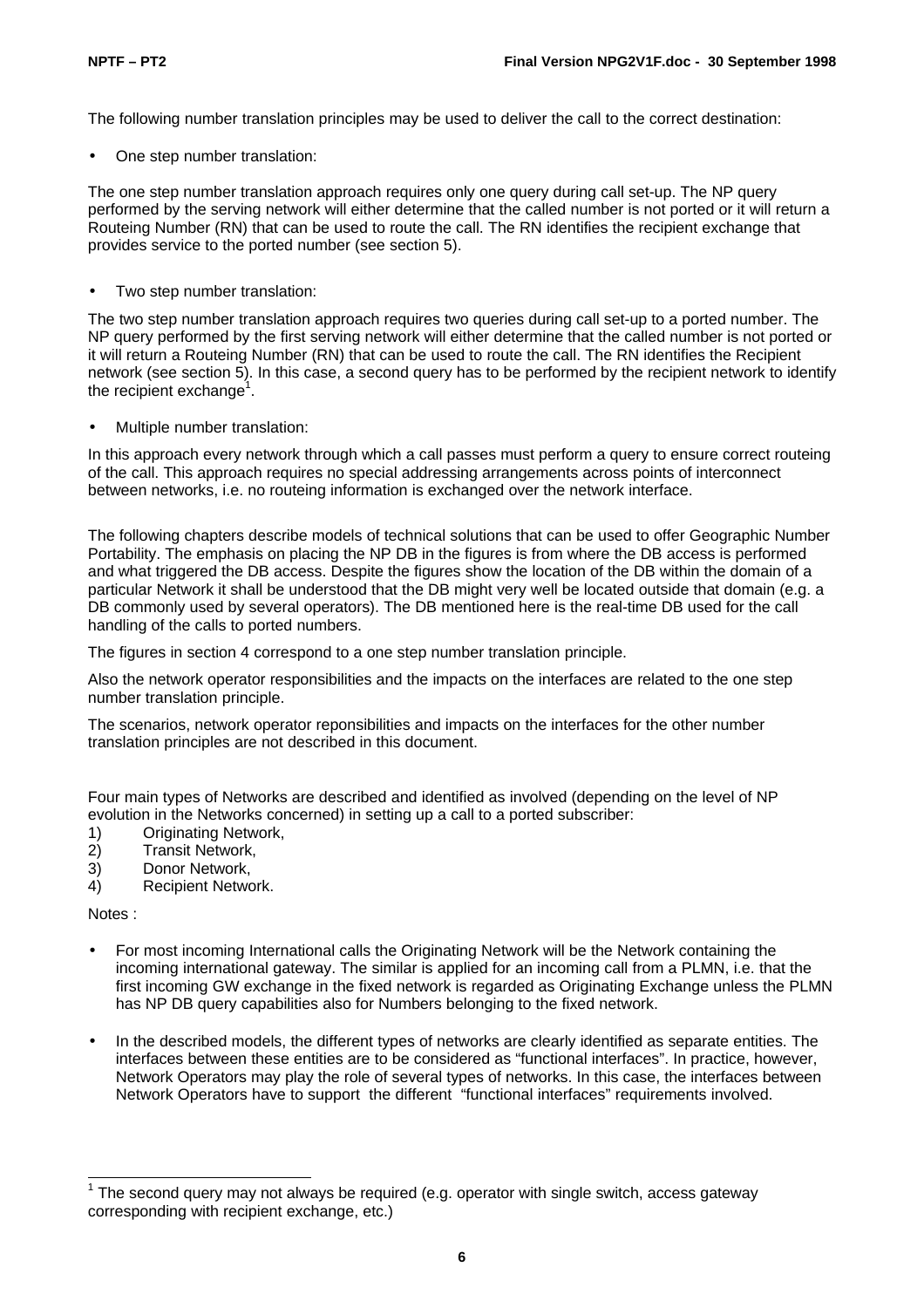# **4.1. Onward Routeing**

#### **4.1.1 General Description**

With the onward routeing principle, the call to a ported number is routed to the Donor Network by the Originating and possibly Transit Network. The onward routeing principle is illustrated in figure 1.





In figure 1, the Donor Network receives an incoming call. It then detects that the called number has been ported-out to another network and retrieves the Routeing Number (RN). It thereafter reroutes the call onward towards the Recipient Network using retrieved Routeing information.

Option a1 and a2 is valid when Donor Network either has no direct interconnection to Recipient Network or when overflow traffic is placed via Transit Network B.

The option b is valid when direct interconnection exists between Donor Network and Recipient Network

Please note that the Transit Network(-s) are optional, i.e. direct interconnections connections between Originating Network and Donor Network might very well exist and the same also between Donor Network and Recipient Network. Note also that the Transit Network(-s) A and B can be the same depending on network structure and call case.

#### **4.1.2 Network operator responsibilities**

In terms of responsibilities, we refer to section 7.1 of document NPTF - PT1.

- Originating Network : no impact
- Transit Network (A) : no impact
- Donor Network : performs all the functions of the Serving Network
- Transit Network (B)

must have the capability to analyse and route the call to the Recipient Network based on address layout and template of the RN . (Range Analysis function on the Routeing Information)

• Recipient Network : performs all the functions of the Recipient Network

#### **4.1.3 Impact on the interfaces**

- I1 : no impact
- I2 : no impact
- I3 : must support the address layout and template of the RN
- I4 : must support the address layout and template of the RN
- I5 : must support the address layout and template of the RN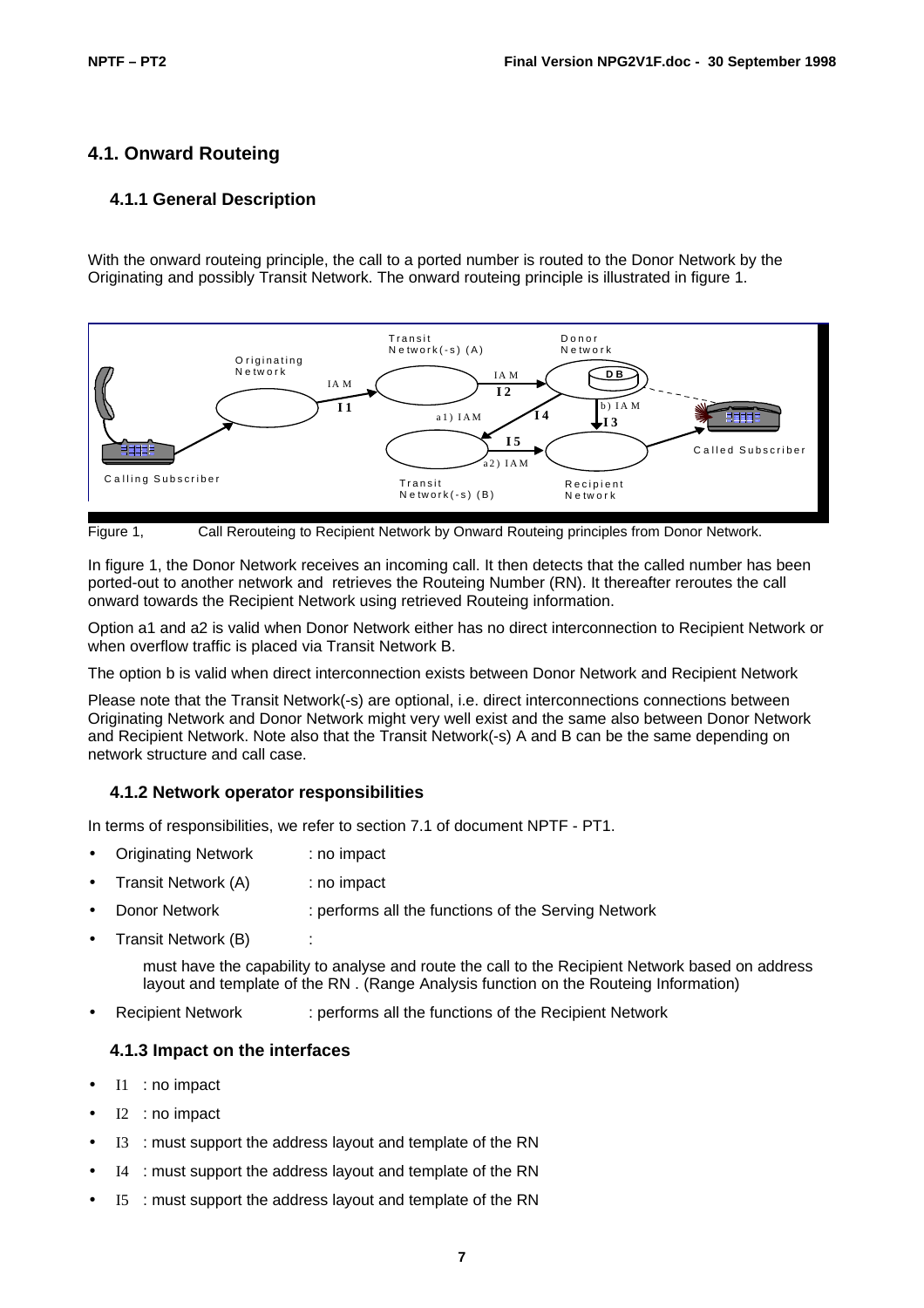# **4.2. Query on Release (QoR)**

### **4.2.1. Query on Release by Transit Network**

#### **4.2.1.1. General Description**

With this principle the Donor Network releases the call to the preceding network. When the preceding Network to Donor initiates NP actions, i.e. a NP DB query, at reception of a Release Message, this case is often referred to as "Query on Release (QoR)".

Figure 2 outlines the case when the DB query takes place in the Transit Network prior to the Donor Network.

The release message contains a certain indication (e.g. special cause value or Diagnostics Information) telling that the called number is ported-out. (see section 7 for details)



Figure 2, Query on Release by Transit Network.

In figure 2, the Donor Network receives an Incoming call. It then detects that the called number has been ported-out to another network. It then determines that one of the preceding Networks has QoR capability. It thereafter releases the call with a certain indication telling that called number is ported-out. The transit network then traps the Release, determines that preceding network has no QoR capability, makes a NP data base query and reroutes the call onward towards the Recipient Network. In this scenario the Transit Network has access to a NP DB to retrieve the Routeing Information.

Option a1 and a2, in figure 2, is valid when Transit Network A either has no direct interconnection to Recipient Network or when overflow traffic is placed via Transit Network B.

The option b, in figure 2, is valid when direct interconnection exists between Transit Network A and Recipient Network.

#### **4.2.1.2. Network Operator responsibilities**

In terms of responsibilities, we refer to section 7.1 of document NPTF - PT1.

- Originating Network : no impact
- Transit Network (A) :
- performs all the functions of the Serving Network except the Call Trap Function
- triggers a DB query on the Release message
- Donor Network : performs the Call Trap Function and releases the call
- Transit Network (B) :
	- must have the capability to analyse and route the call to the Recipient Network based on address layout and template of the RN . (Range Analysis function on the Routeing Information)
- Recipient Network : performs all the functions of the Recipient Network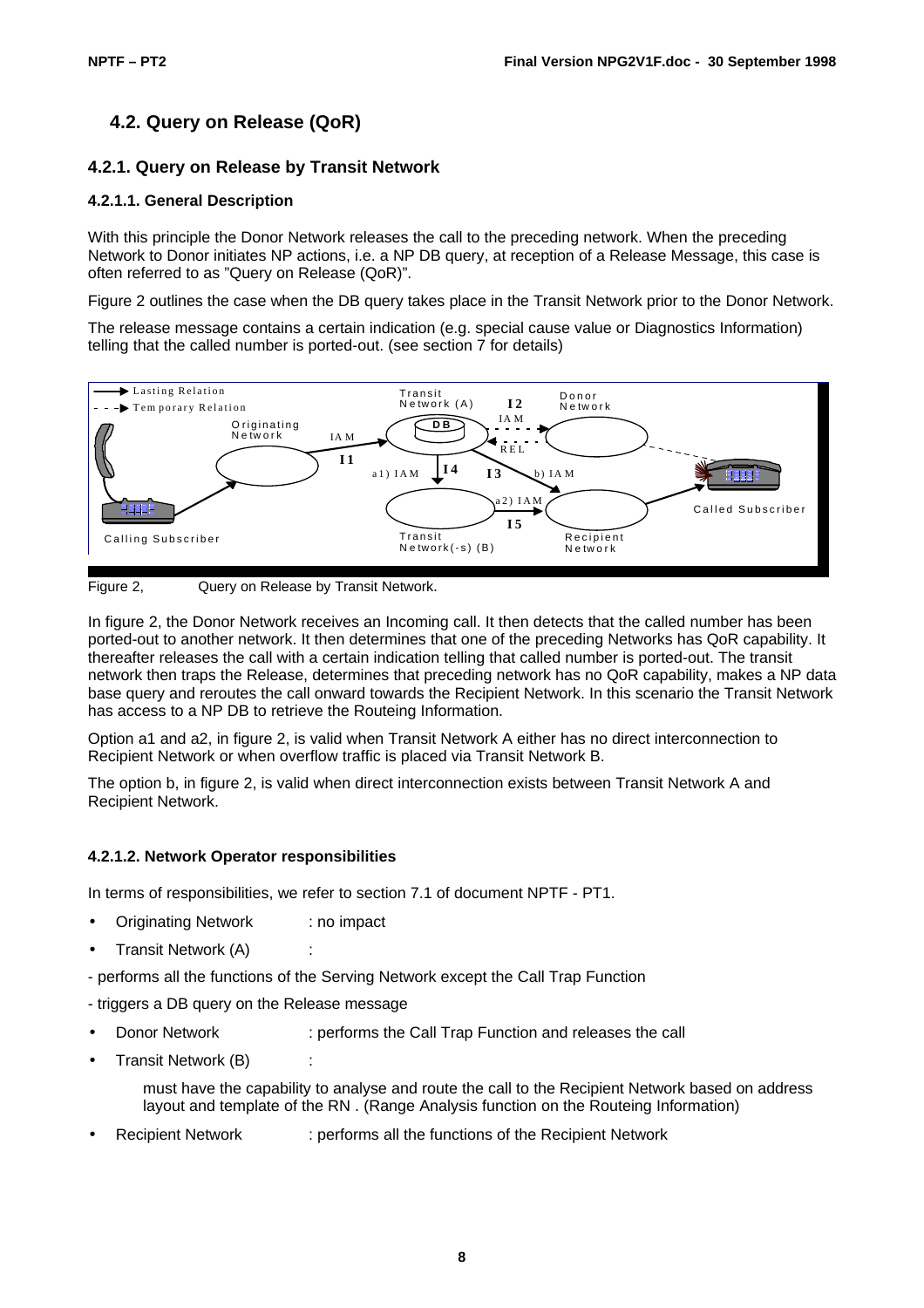#### **4.2.1.3 Impact on the interfaces**

- I1 : no impact
- $I2$ : support the Release message with a certain indication
- I3 : must support the address layout and template of the RN
- I4 : must support the address layout and template of the RN
- I5 : must support the address layout and template of the RN

#### **4.2.2. Query on Release by Originating Network**

#### **4.2.2.1. General Description**

With this principle the Donor Network releases the call to the preceding network. When the preceding Network to Donor initiates NP actions, i.e. a NP DB query, at reception of a Release Message, this case is often referred to as "Query on Release (QoR)".

Figure 3 outlines the case when the DB query takes place in the Originating Network.

The release message contains a certain indication (e.g. special cause value or Diagnostics Information) telling that the called number is ported-out. (see section 7 for details)



Figure 3, Query on Release by Originating Network.

In figure 3, the Transit Network (A) lets the Release Cause pass through to the Originating Network. The Originating Network, at reception of the Release Cause, makes a DB query to retrieve the Routeing Number and reroutes the call to the Recipient Network. In this scenario the Originating Network has access to a NP DB to retrieve the Routeing Information.

Option a1 and a2, in figure 3, is valid when Originating Network either has no direct interconnection to Recipient Network or when overflow traffic is placed via Transit Network B.

The option b, in figure 3, is valid when direct interconnection exists between Originating and Recipient Networks.

Please note that the Transit Network(-s) are optional, i.e. direct interconnections connections between Originating Network and Donor Network might very well exist and the same also between Donor Network and Recipient Network. Note also that the Transit Network(-s) A and B can be the same depending on network structure and call case.

#### **4.2.2.2. Network Operator responsibilities**

In terms of responsibilities, we refer to section 7.1 of document NPTF - PT1.

- **Originating Network**
- performs all the functions of the Serving Network except the Call Trap Function
- triggers a DB query on the Release message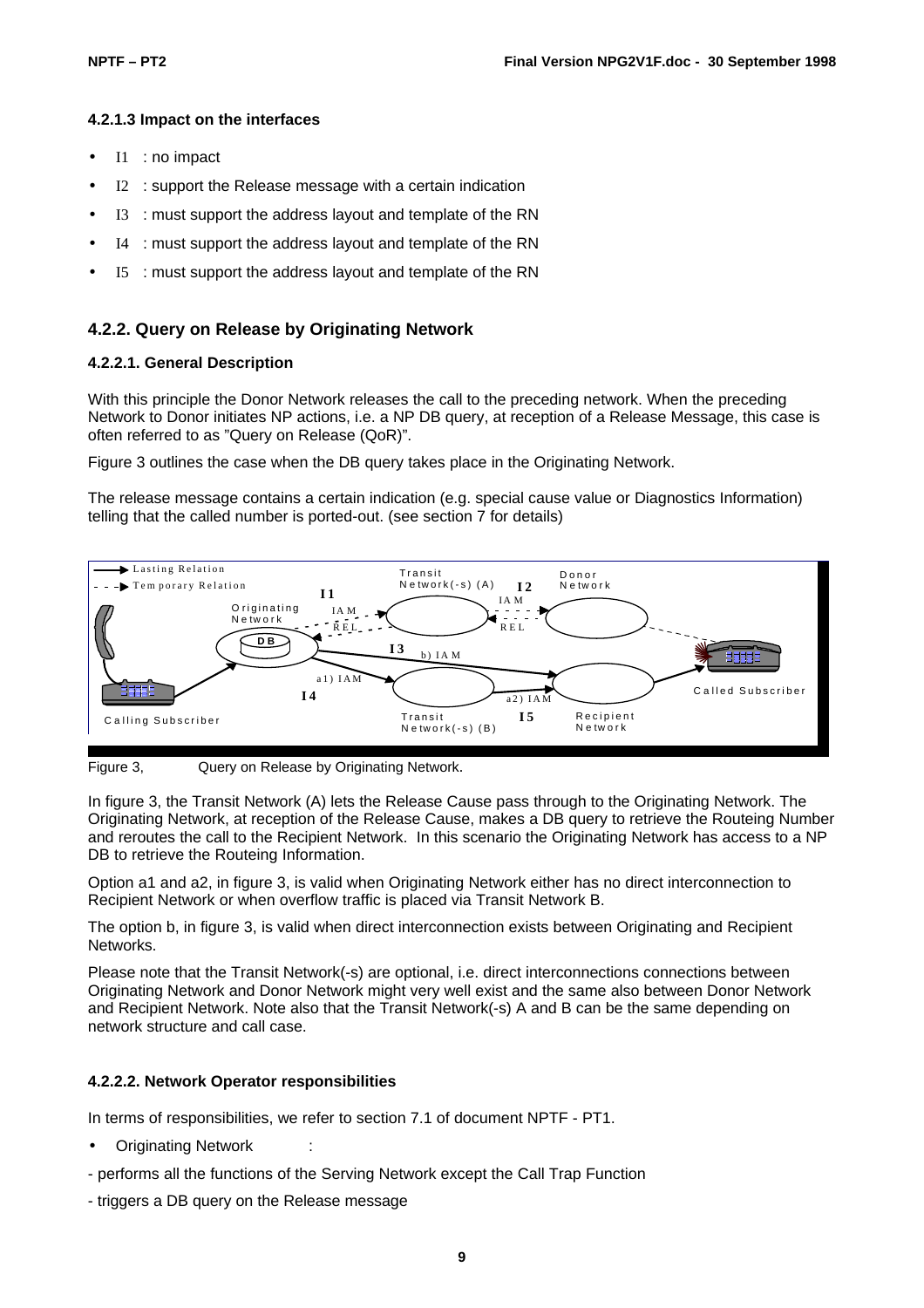- Transit Network (A) : let the Release Cause pass through to the Originating Network
	- Donor Network : performs the Call Trap Function and releases the call
- Transit Network (B) :

must have the capability to analyse and route the call to the Recipient Network based on address layout and template of the RN . (Range Analysis function on the Routeing Information)

• Recipient Network : performs all the functions of the Recipient Network

#### **4.2.2.3. Impact on the interfaces**

- I1 : support the release message with a certain indication
- I2 : support the release message with a certain indication
- I3 : must support the address layout and template of the RN
- I4 : must support the address layout and template of the RN
- I5 : must support the address layout and template of the RN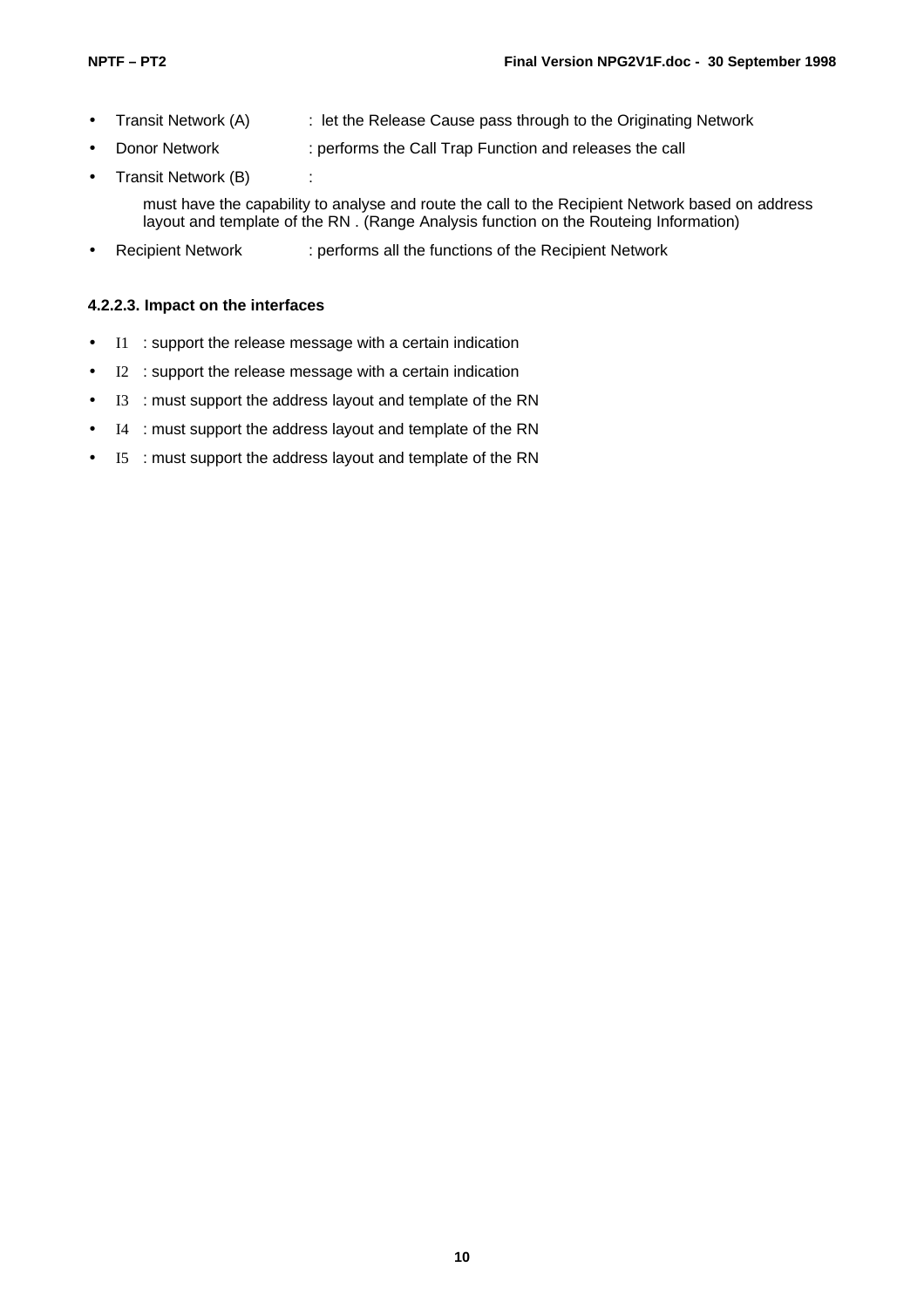# **4.3. All Call Query (one step)**

### **4.3.1. All call query by Transit**

#### **4.3.1.1. General Description**

A third option is the principle of always query a NP Data Base prior to Routeing the call towards Donor/Recipient Network, i.e. routeing according to "all call query one step" principles as outlined in figure 4 below.

In this scenario the Transit Network (A) has access to a NP DB to retrieve the Routeing Information corresponding to the ported number.



Figure 4, "All call Query" by Transit Network.

As can be seen from the figure 4 above the Donor Network is not involved at all in the call set up to the ported subscriber.

Calls might be routed back from Transit A, to Originating network in the case that Originating and Recipient networks are the same.

#### **4.3.1.2. Network Operator responsibilities**

In terms of responsibilities, we refer to section 7.1 of document NPTF - PT1.

- Originating Network : no impact
- Transit Network (A) : performs all the functions of the Serving Network
- **Donor Network : not involved**
- Transit Network (B)

must have the capability to analyse and route the call to the Recipient Network based on address layout and template of the RN . (Range Analysis function on the Routeing Information)

• Recipient Network : performs all the functions of the Recipient Network

#### **4.3.1.3. Impact on the interfaces**

- I1 : no impact
- I2 : must support the address layout and template of the RN
- I3 : must support the address layout and template of the RN
- I4 : must support the address layout and template of the RN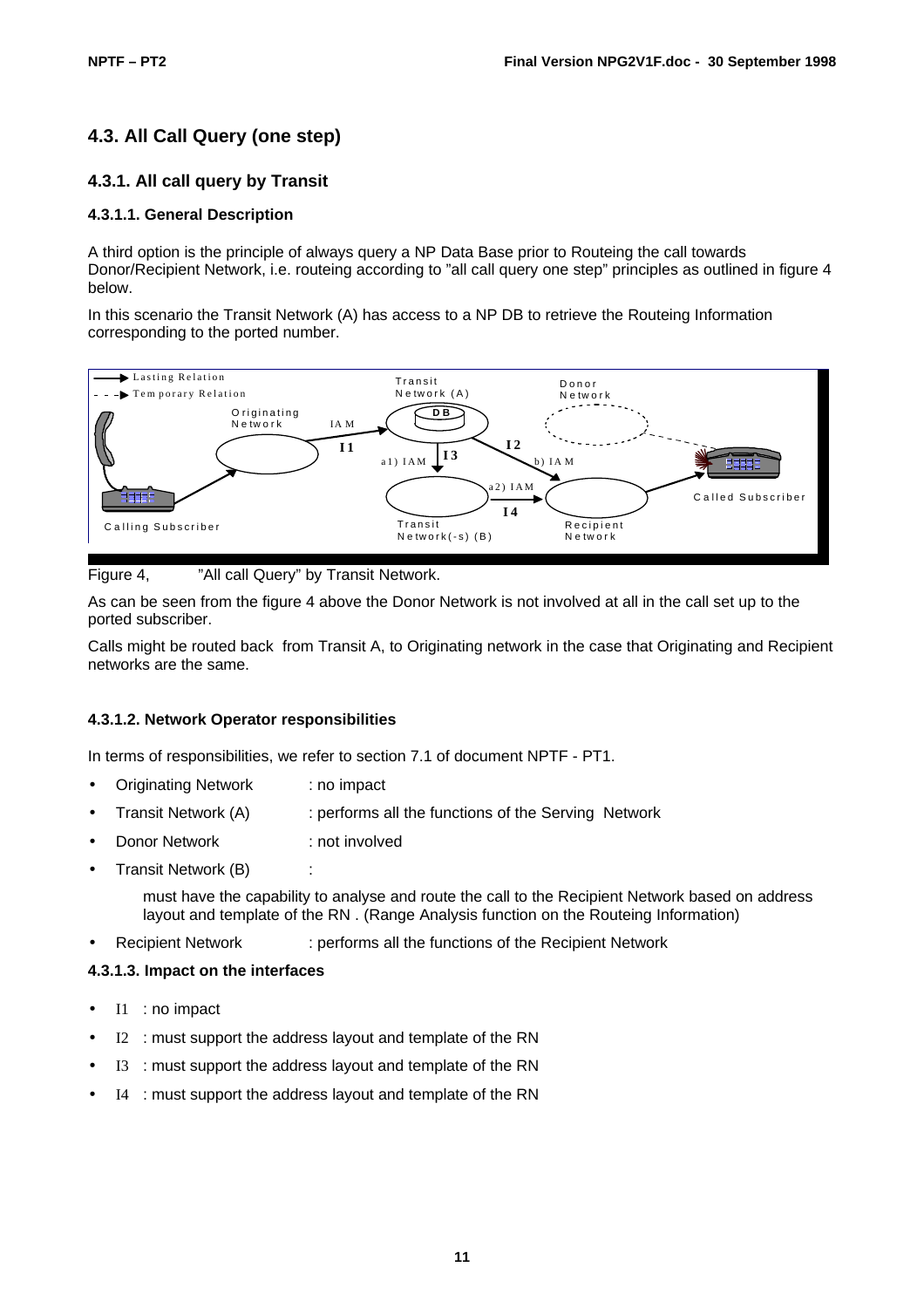# **4.3.2. All call query by Originating Network**

#### **4.3.2.1. General Description**

The same principles, as described in section 4.3.1.1, are valid but with the difference here that the query is performed by the Originating Network having access to a NP DB to retrieve the Routeing Information.



Figure 5, All call Query by Originating Network.

As can be seen in the figure 5, the Donor Network is not involved in the call set-up at all, however optionally the Transit Network (see case a1 and a2 above) might be transiting the call to the Recipient Network.

#### **4.3.2.2. Network Operator responsibilities**

In terms of responsibilities, we refer to section 7.1 of document NPTF - PT1.

- Originating Network : performs all the functions of the Serving Network
- Donor Network : not involved
- **Transit Network**

must have the capability to analyse and route the call to the Recipient Network based on address layout and template of the RN . (Range Analysis function on the Routeing Information)

• Recipient Network : performs all the functions of the Recipient Network

#### **4.3.2.3. Impact on the interfaces**

- I1 : must support the address layout and template of the RN
- I2 : must support the address layout and template of the RN
- I3 : must support the address layout and template of the RN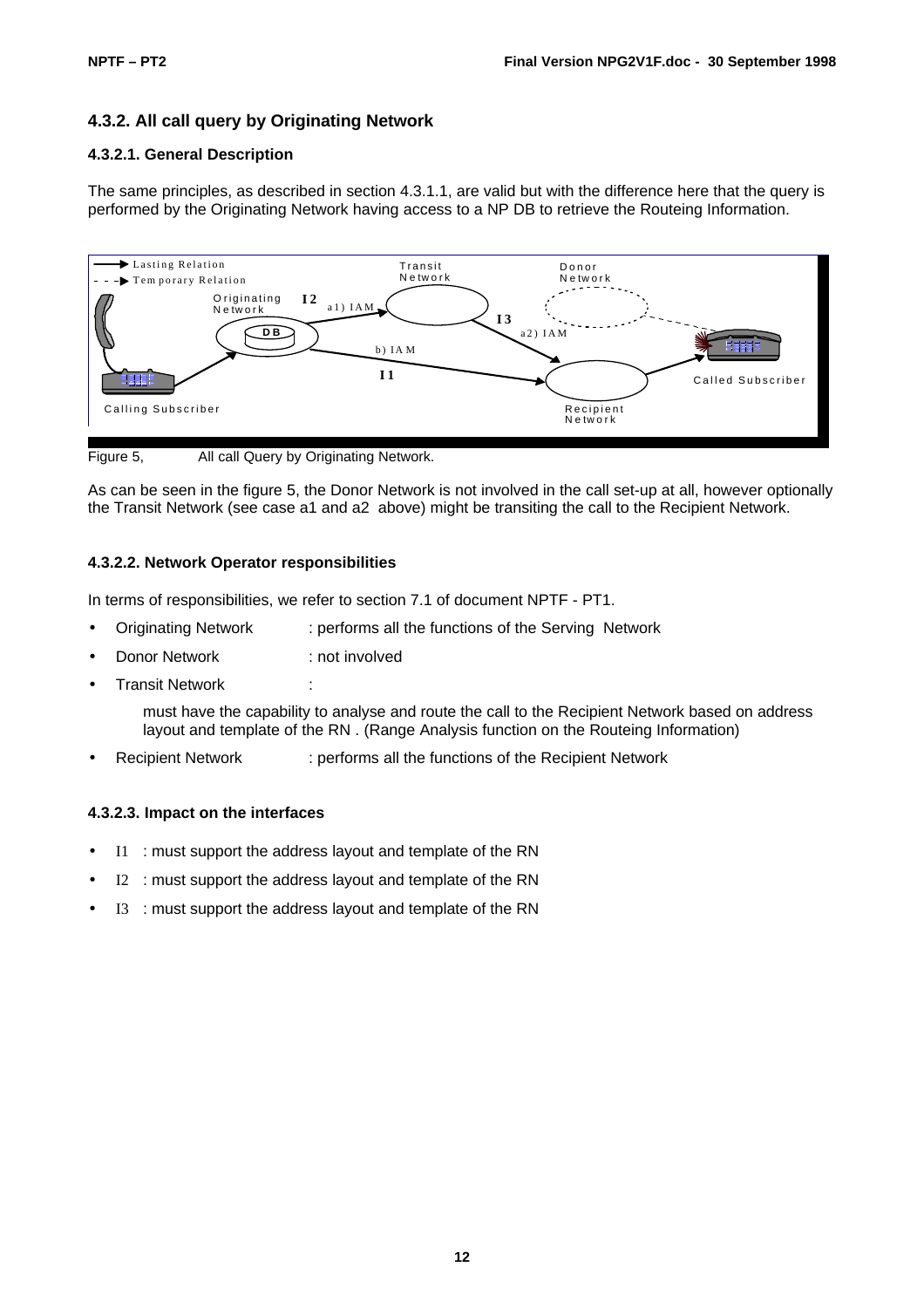# **5. Numbering, Addressing and Routing**

On the interface between two operators, two methods have to be supported for the exchange of information once the Database Query Function has been carried out by one operator :

1°) No routeing information is exchanged on the interface between both operators. This solution consists in sending the "DN only" on the interface. No distinction is made between ported and non-ported numbers on the interface.

2°) Routeing information is exchanged on the interface between both operators for ported numbers. The following sections describe the numbering , addressing and routing principles to be applied in this case. The short term solution selected uses a concatenated addressing layout as described in sections 5.2.1 and 5.2.2.1. The possible long term solutions consist of a concatenated addressing layout as described in section 5.2.1 and 5.2.2.2 or a separated addressing layout as described in sections 5.2.3. and 5.2.4.

# **5.1 Addressable entities for routeing purposes.**

Entities which need to be addressed by a routeing number (RN) in one or more routeing solutions are identified in this section. It is the responsibility of the Recipient Network to provide the RN.

**Recipient Network** : in this option, the routeing number identifies the network where the customer is now located. Therefore the routeing process will need an additional information (i.e. DN) to be completed.

**Exchange in the Recipient Network** : in this option, the routeing number identifies the exchange where the call has to be routed physically. Therefore the routeing process within this exchange will need an additional information (i.e. DN) to be completed.

# **5.2 Types of addresses and numbers.**

With network operator portability it is no longer possible to use the Directory Number, dialled by the calling party, to route the call to the customer. Additional information, the Routeing Number (RN), is needed to be able to route the call. The Routeing Information may have one of the following formats :

- concatenated address (sections 5.2.1, 5.2.2);

- separated address (sections 5.2.3, 5.2.4);

#### **5.2.1 Concatenated address layout**

In this type of address, two numbers are concatenated in the same signalling field (the Called Party Number) which is used to route the call. The field has the following format:

|  | . . |  |
|--|-----|--|
|--|-----|--|

RN is a Routeing Number prefixed for routeing purpose.

#### **5.2.2 Concatenated address template**

#### **5.2.2.1. Short Term solution**

The use of the concatenated address format shall be identified with the hexadecimal digit 'C' for the RN, because: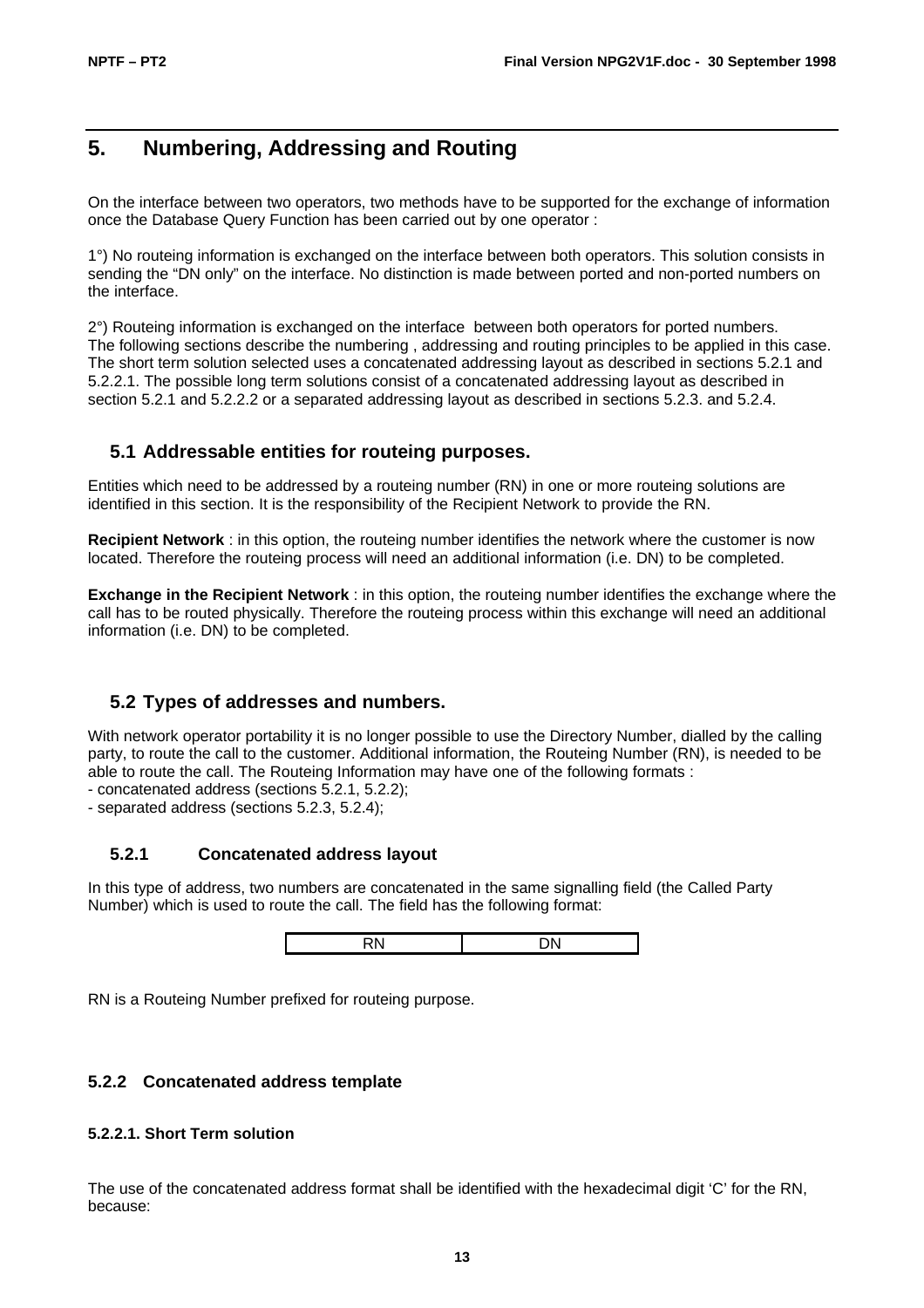- it avoids National Numbering Plan capacities consumption
- it is already used on the interface between Belgacom and the operators for the carrier selection calls to avoid clashes with normal cells (NSN format).<sup>2</sup>

Depending of the option for the addressable entity, the coding of the RN shall be:

• **Recipient Network: 'C'00XX**

with XX : identifier of a particular Recipient Network, XX is the only identifier to be used by all operators involved nationwide to indicate this particular "Recipient Network". The value XX for each Operator concerned will be allocated by the BIPT.

• **Exchange in the Recipient Network: 'C'pqyz or 'C'pxyz**

With - pqyz or pxyz identifying the exchange nationwide with:

- pq or p : identifying a NDC of the exchange
- yz or xyz : subsequent digits to identify the particular exchange (NOC)

It will be the responsibility of the recipient operator to provide the correct routing number, avoiding clashes with other pqyz.

The payz or pxyz in the routing number will identify the exchange nation-wide and will be within the numbering range assigned (by the BIPT) to the recipient operator.

A call to 'C' pqyz will be routed (according to the normal routing principles) in the same way as a call to PQYZ (10.000 numbers block in the national numbering plan).

#### **5.2.2.2. Long Term solution**

The long term solution is to abandon the hexadecimal 'C' and to use the ITU-T standard NoA (Nature of Address) value.

The use of the concatenated address format shall be identified with the standard ITU-T Nature of address value 0001000 "Network Routing Number concatenated with Called Directory Number".

The migration to this solution has to be analysed in detail when the ITU-T/ETSI documents will be stable.

#### **5.2.3. Separated addresses layout**

In this address type, the Routeing Number and the Directory Number are carried in two different fields in the signalling messages. The address identifying the destination of the ported call, Routeing Number, is used to route the call. DN is transparently carried in a separate signalling parameter and is only used at the called side to set up the call.



If the routeing number is a plain E.164 number from the range usually handled by the addressed exchange, no specific addressing scheme (for identifying the exchanges) is needed. this solution does not waste any numbering resources since the dialled number and routeing number are carried in separate fields. The numbering space for routeing numbers will always be sufficient, as all numbers from the national numbering plan can be used as routeing numbers. Contrary to prefix based solutions, no special treatment of Routeing Numbers needs to be provided by the routeing mechanism of the exchange.

 2 For carrier selection, the format used is 'C' 05XX and 'C'06XX

 $3$  For inter-operator accounting both 'C'pqyz and PQYZ (of the called DN) can be used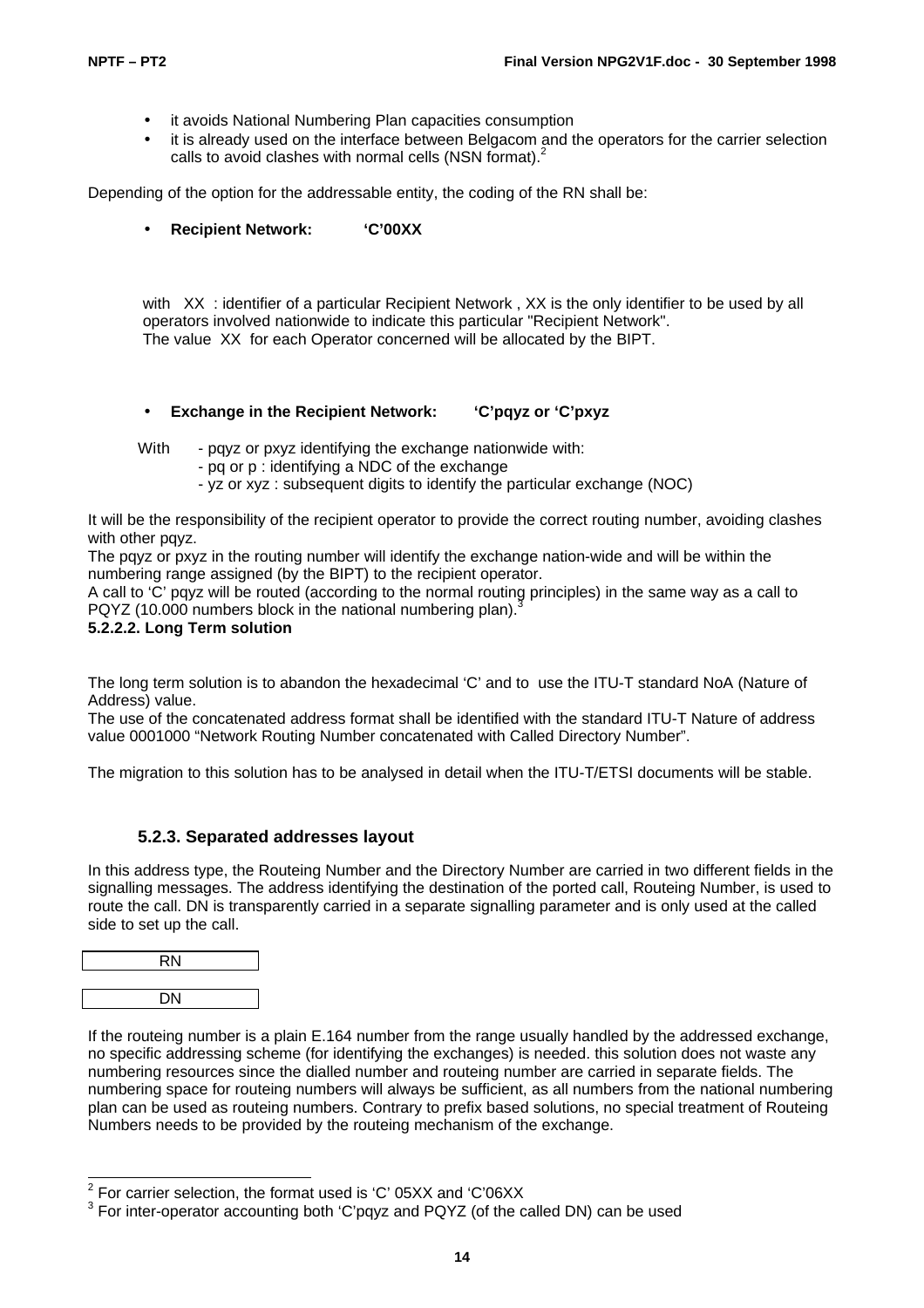But such a separated address solution requires, by definition, that signalling systems used are able to carry both RN and DN in separate signalling parameters.

#### **5.2.4 Separated Address template**

This will be studied in detail when ETSI / ITU-T documents will be stable.

# **6. Signalling impacts**

On the interface between two operators, two methods have to be supported for the exchange of information once the Database Query Function has been carried out by one operator :

1°) No routeing information is exchanged on the interface between both operators. This solution consists in sending the "DN only" on the interface. No distinction is made between ported and non-ported numbers on the interface.

2°) Routeing information is exchanged on the interface between both operators for ported numbers. The following sections describe the signalling impacts on the interfaces between network operators in this case.

The aim is to mention here the deltas (if any) specifically due to the Number Portability support between operators. This will be analyzed for the three technical solutions that have been selected : - Onward Routeing

- -
- All call Query
- Query on Release

# **6.1Onward Routeing**

As long as the call has not reached the Donor Network, there is no impact on the interfaces between Network Operators. When receiving an incoming call, the Donor Network detects that the called number has been ported-out to another network. It then retrieves the Routeing Number (RN) to reroute the call onward to the Recipient Network. On the further interfaces involved in the call, the signalling impacts are given hereafter :

#### **6.1.1. Concatenated address**

Short term solution

No impact except that overdecadic digits must be supported as the RN will begin with the hexadecimal digit 'C'.

• Long term solution

No impact except that the concatenated address format with RN has to be indicated with the standard ITU-T Nature of address value 0001000 " Network Routing Number concatenated with Called Directory Number"

#### **6.1.2. Separated address**

Signalling impact will be according to decisions to be taken by ITU-T and ETSI.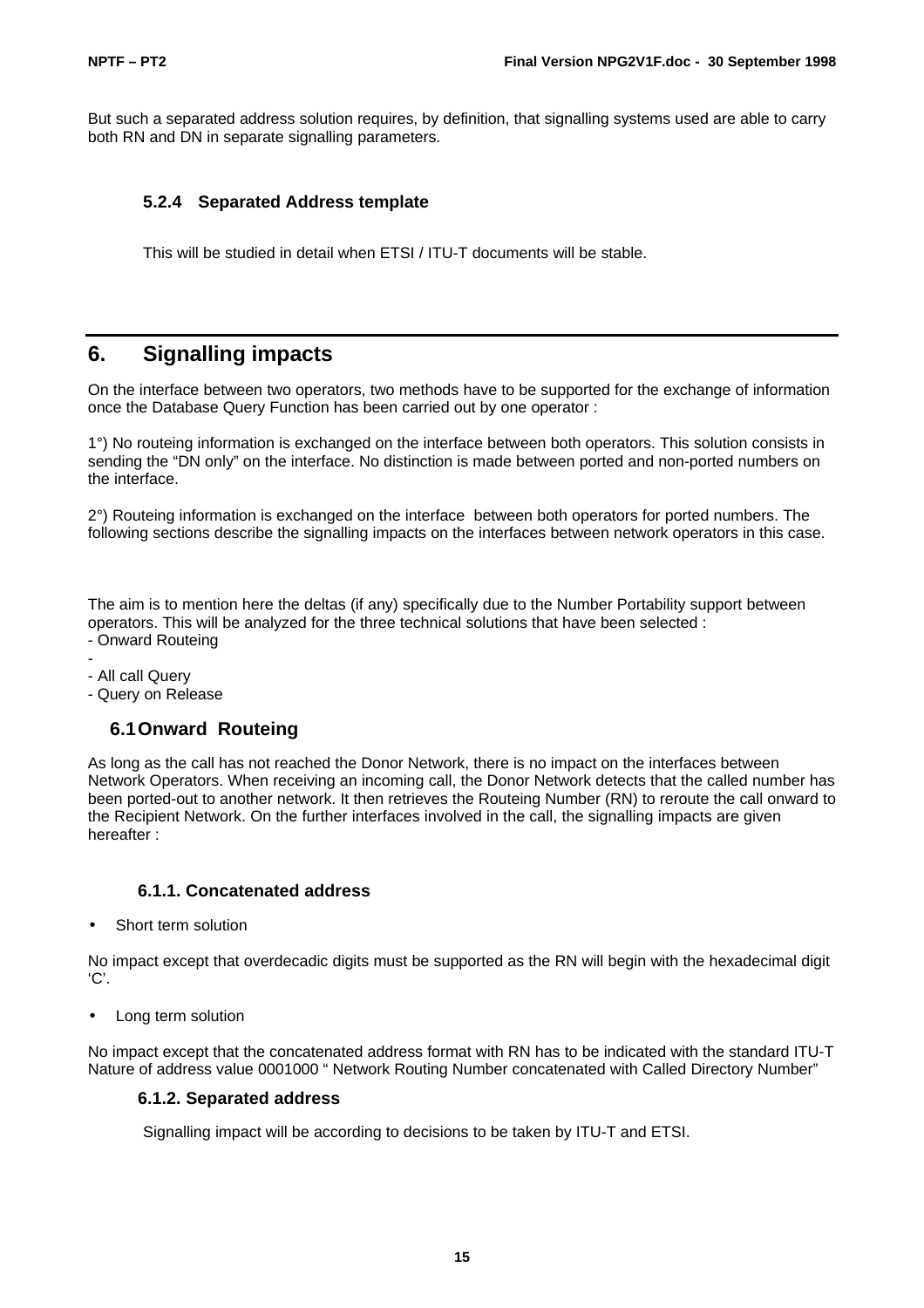# **6.2 Query on Release**

When the Donor Network receives an incoming call, it detects that the called number has been ported-out to another network and releases the call to the previous network (Transit or Originating Network).

#### **6.2.1. Release cause**

The standard ITU-T Release cause **14** ( "QoR : ported number" ) will be used.

Once the Query has been performed on the Release cause (by Transit or Originating Network) , the call is further routed including the Routeing Information. On the further interfaces involved in the call, the signalling impacts are given hereafter :

#### **6.2.2. Concatenated address**

• Short term solution

No impact except that overdecadic digits must be supported as the RN will begin with the hexadecimal digit 'C'.

• Long term solution

No impact except that the concatenated address format with RN has to be indicated with the standard ITU-T Nature of address value 0001000 " Network Routing Number concatenated with Called Directory Number"

#### **6.2.3. Separated address**

Signalling impact will be according to decisions to be taken by ITU-T and ETSI.

# **6.3 All call Query**

There is no signalling impact as long as the Query is not performed. Once the Query has been performed (by the Originating or Transit Network) , the call is further routed including the Routeing Information. On the further interfaces involved in the call, the signalling impacts are given hereafter :

#### **6.3.1. Concatenated address**

• Short term solution

No impact except that overdecadic digits must be supported as the RN will begin with the hexadecimal digit  $'C'.$ 

• Long term solution

No impact except that the concatenated address format with RN has to be indicated with the standard ITU-T Nature of address value 0001000 " Network Routing Number concatenated with Called Directory Number"

#### **6.3.2. Separated address**

Signalling impact will be according to decisions to be taken by ITU-T and ETSI.

#### **6.4 Interworking between solutions**

If the QOR solution is not supported on the interface between Originating / Transit and Donor Network operators, and if the Donor Network uses the QOR solution, the release cause shall be limited backward to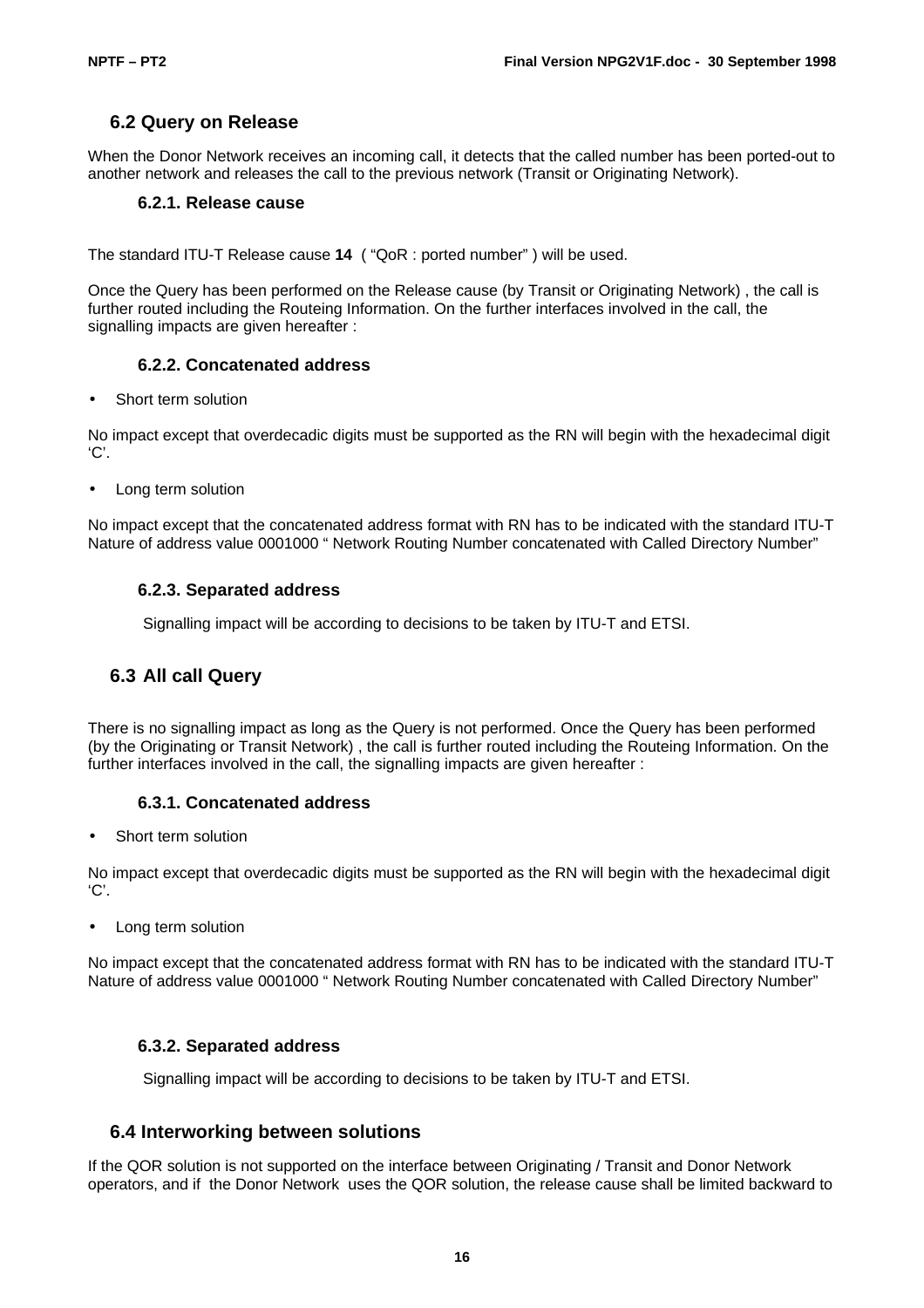the last SSP present in the Donor Network where the triggering has to take place (trunk based conditional triggering).

# **6.5 Migration between solutions**

Since the Onward Routeing and All call query solutions can seamless interwork, no migration problems are identified when an operator migrates from an Onward Routing solution towards an All call query solution.

If the Originating / Transit Network migrates from "non supporting of QOR solution" to "supporting of QOR solution" (and vice versa), the Donor Network has to deactivate (activate) the conditional triggering in the last SSP for the incoming trunks connected to that Originating / Transit Network.

# **7. Interworking with other services**

For calls originating from ported numbers, there should be no distinction if this number is ported or not. The following sections are focused on the interworking with other services for calls towards ported numbers.

# **7.1CLI based services**

The working of services based on CLI (e.g. CLASS, CLIP/CLIR,...) should not be affected by the porting operation.

# **7.2 COLP/COLR**

No impact. The connected line identity (Directory Number) must be presented / restricted , the line being ported or not ported. The Routing Information must never be shown to the calling party.

# **7.3 Originally Called Number**

This parameter must contain the original called number (in case of call forwarding or number translation). Precautions should be taken as to avoid that the Routing Information appears in this parameter.

# **7.4 CCBS/CCNR**

Today this functionality is not supported on the interface between operators. The number portability will not change the situation.

Solutions to support CCBS/CCNR in the future should be conform to the relevant ITU-T/ ETSI documents when they will be stable.

# **7.5 Carrier Selection**

For a carrier selection call, the carrier is responsible to handle the call. This is valid for calls to non ported as well to ported numbers. This principle implies that :

- The real Originating Network may not use the "All Call Query" solution for carrier selection calls. As a carrier is chosen, the call has to be routed to this carrier following the agreed routing principles between originating and carrier operators.
- The carrier network acts as the Originating Network in the number portability concept. It will handle the carrier selection calls in the same way as the calls really originating from its own network :
	- If the "All Call Query" principle is the default solution of the network, it will be used for both carrier selection calls as for own originating calls
	- If the Donor Network uses the QOR solution and the carrier network supports the QOR, the release cause must be triggered within the carrier network. The release cause may not be sent backwards to the real Originating Network (conditional triggering on release cause and carrier selection code).